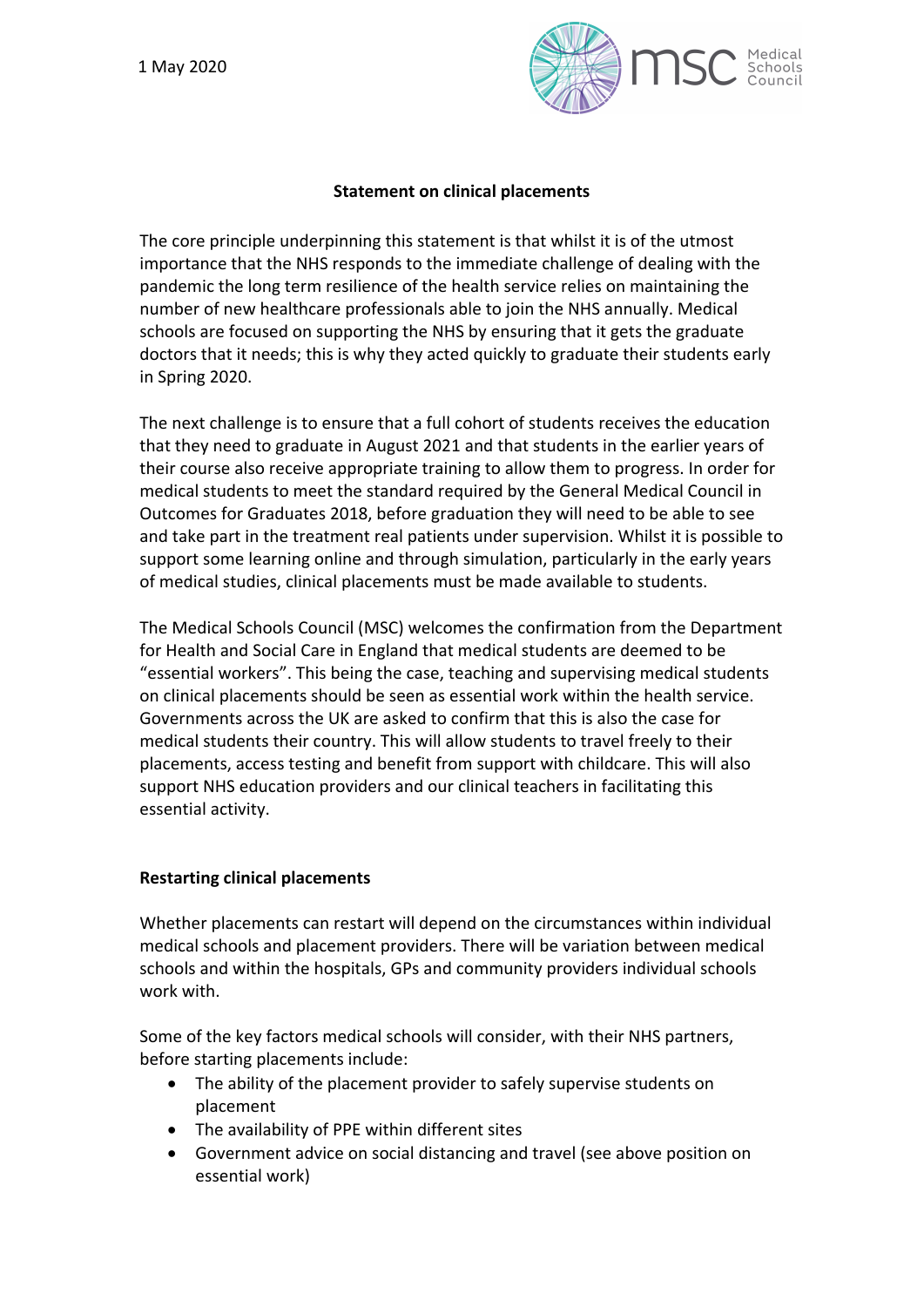The Medical Schools Council believes that the balance in considering these factors should be weighted towards allowing students to take up clinical placements. Universities will need to support the return of students to clinical placements by ensuring necessary functions to deliver learning and support are available. This does not necessarily require all university buildings to be open, but access to student support services in some format will be required. MSC would expect that most medical schools will want to have a proportion of their students in placements by the end of September 2020. As stated above this will depend on individual factors and some schools will want and be able to restart their students on placements well before this.

It should be recognised that the pandemic is forcing medical schools to rethink how they deliver learning opportunities for their students. The capacity to provide substantive teaching on clinical placements may have changed and in order to ensure that students get the learning opportunities they need to meet the GMC's Outcomes for Graduates, placements may need to be supplemented with a greater use of tools like simulation. Care itself will also have changed and students may need to be involved in activities such as virtual clinics rather than seeing patients in outpatient clinics, general practice surgeries and hospital wards. As a general principle we support the idea of students wherever possible being active participants in the delivery of care rather than simple observers.

### **Managing placement capacity**

It is understood that placement capacity within the NHS will not return to prepandemic levels for some time. This will require medical schools to use the capacity that is available carefully, with some prioritisation being necessary.

The first priority for all medical schools will be their final year students. It is vital that these students are able to graduate in 2021 in order that they start their professional lives in the NHS. Medical schools will need the support and collaboration of their local NHS providers not only to deliver clinical placements for this stage of learning, but to cover core gaps from placement experience in their penultimate year due to the pandemic.

The Medical Schools Council believes that facilitating placements for final year students is not only important for the learners themselves but will benefit the NHS as it continues to develop its response to the pandemic. Final year medical students can be fully embedded within clinical teams and can assist the clinicians in the care of patients. MSC will seek to engage with clinical teachers and NHS partners to find new ways of utilising this important resource within the NHS.

The second priority is for students in the latter part of the course who would ordinarily be spending the majority of their time in clinical placements. Whilst there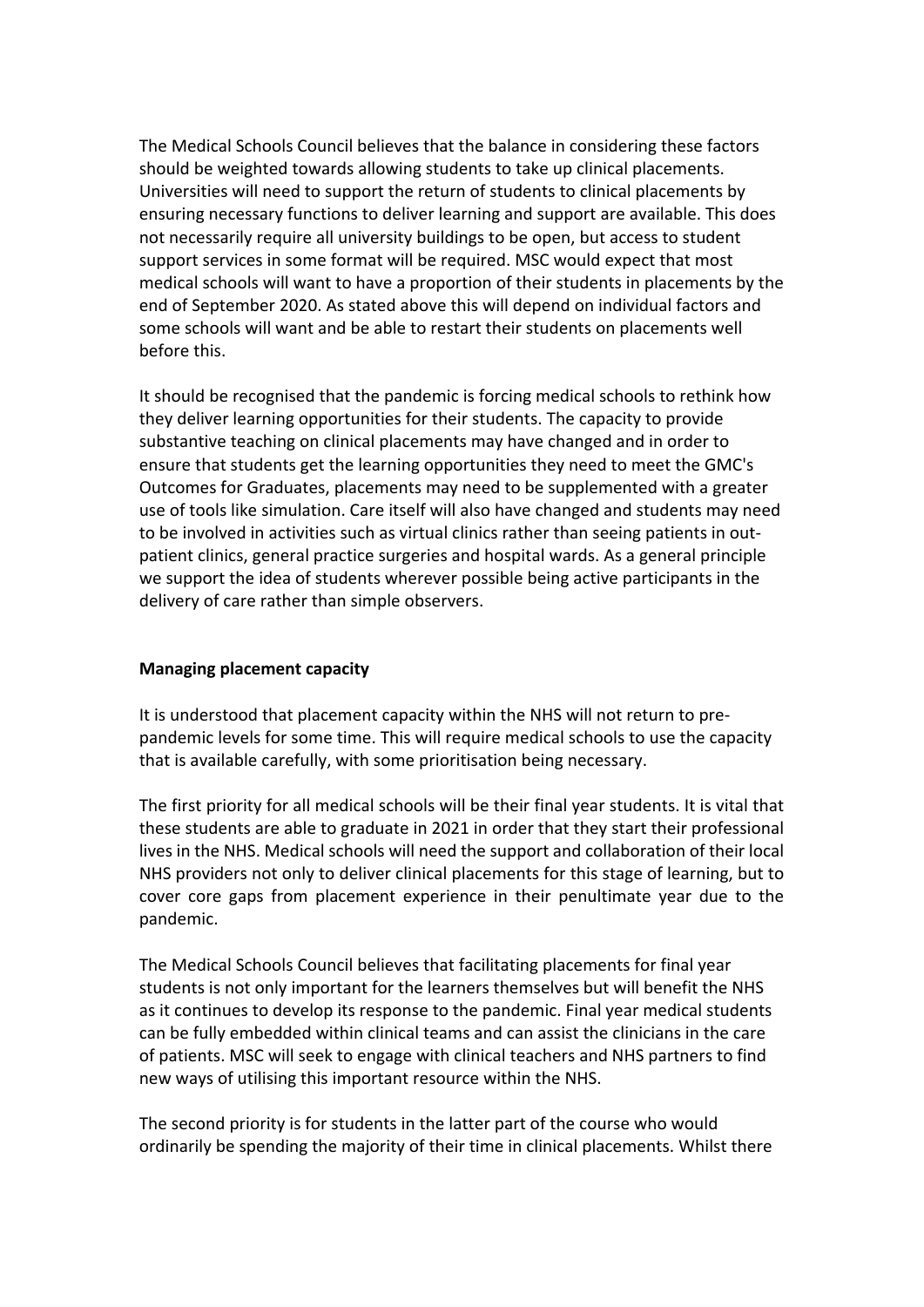is not an immediate urgency to prepare these students for graduation medicine is a longitudinal programme of study that requires these valuable years to learn clinical skills and apply their knowledge. It is expected that their clinical placements will need to be more heavily supported by virtual learning and simulation than in previous years.

Students in the earlier years of many programmes are mainly focused on developing foundational knowledge and developing clinical skills within the university. The Medical Schools Council recognises and supports the importance of early clinical experience and acknowledges the efforts that many medical schools have made in expanding the provision in recent years. However, in the current situation the need to undertake clinical placements through direct experience is not an absolute priority. Government guidelines on social distancing will also affect whether these students are able to go on placement. MSC would expect them to follow social distancing guidelines.

However, students in the earlier years of the course do find the periods of time spent on placement both rewarding and motivating and if these placements can be facilitated, they should be. MSC will promote the sharing of best practice on how students can experience clinical practice through telemedicine and other means that have been developed in the recent crisis.

### **Electives and Student Selected Components**

Electives and Student Selected Components (SSCs) are very popular with students and are, in normal circumstances, strongly supported by the MSC. The length, timing and purpose of electives and SSCs varies considerably between courses. At the current time the MSC suggests that "normal" electives are high risk and relatively low priority but this may change as the implications of the pandemic become clearer. For example, it may not be wise at present to suggest that students should plan an overseas elective but this may change over time.

In the short term medical schools may need to repurpose the length or nature of electives and SSCs in order to make sure that students achieve the GMC's requirements, allowing graduation to take place and graduates to transition smoothly into working in the NHS. This may require the use of some or all of the time in SSCs and electives to deliver core clinical placement activity that has been delayed by the current situation.

### **Catching up on missed time in placements**

Medical students will have missed valuable clinical placement time during the lockdown to suppress the spread of Covid-19. Medical schools will need to look carefully at how students can be given time to meet the outcomes they would have